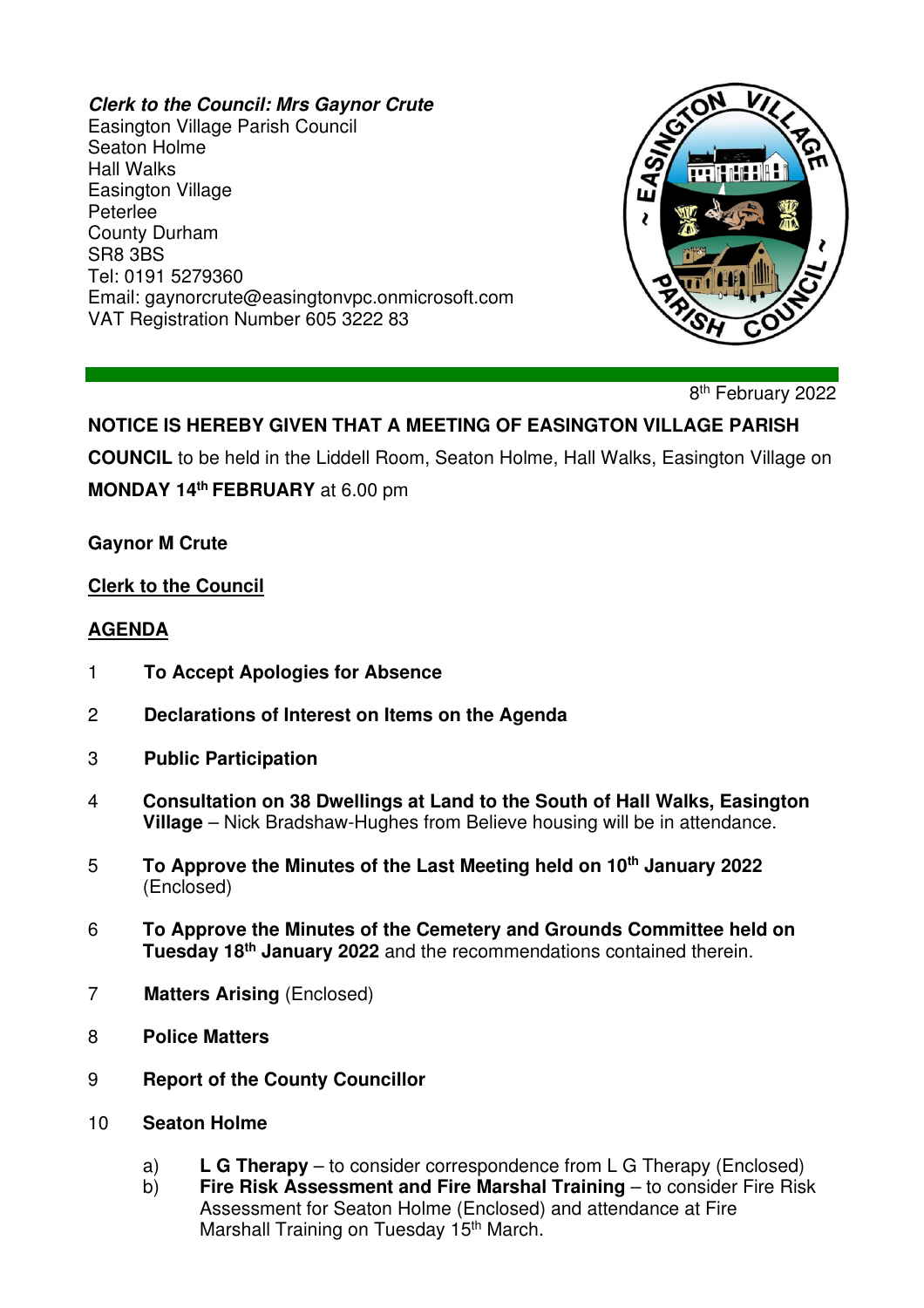c) **Seaton Holme Repairs** – the verbal update of the Clerk.

## 11 **Cemetery and Grounds**

- a) **Report of the Cemetery Superintendent** (Enclosed) to note the contents
- b) **Allotments** to receive the verbal update of the Clerk

#### 12 **Financial**

- a **Bank Balances as at 31/01/2022** to receive information.
- b **Income and Expenditure Report 31/01/2022** (to be circulated at the meeting)
- c **Bank Transfers** to receive details of January's Transfers.
- d **Invoice for Endorsement of Payment January (**Enclosed) to approve for payment and receive information regarding payments made under delegated authority
- e **Income Received** January 2021 to receive information

# 13 **Planning**

## a **Planning Applications** –

 DM/22/00088/FPA – Proposed Erection of 3 Bed Detached Bungalow at Delgarth, Durham Lane, Easington Village for Mr K Davidson DM/22/00075/TPO – Proposed Crown reduction by approx. 3 metres of two sycamore trees (T2 and T4) and one Norway Maple (T3) at 4 Dairy Houses, Little Thorpe for Les Ward

 DM/22/00023/FPA – Proposed Singe and Two Storey Extensions to the Rear at 10 Southside, Easington Village for Dr J Isaacson

 DM/22/00216/FPA – Proposed Single Storey Rear Extension at St Mary's Cottage, 9 Clappersgate, Easington Village for Mr Chris M

# b **Planning Approvals –**

 DM/21/04107/TCA – Proposed Removal of 1 No. Sycamore Tree to Front of Property at Great Garth Hall, Easington Village DM/21/04127/CEU – Certificate of Lawfulness Existing Use – Erection of Dwelling – House at Rectory Farm, Easington Village for Stobart DM/21/03999/VOC – Proposed Variation of Condition 1 of DM/21/02601/VOC to amend plans so as to remove hedge on southern boundary between plots 23-54 and permit relocation of the principal entrance doors at 82 & 83

- c **Planning Refusals** none
- d **Planning Applications (Withdrawn)** none
- e **Planning Appeals** none

\*If Members require any further details on the planning applications detailed could they please notify the Clerk prior to the Meeting\*

# 14 **Correspondence –**

 a) **Consultation on an Economic Strategy for the County** – to consider correspondence received from County Durham Association of Local Councils (CDALC) (Enclosed)

#### 15 **Members Reports of their Attendance at Meetings and Events on Behalf of the Parish Council**